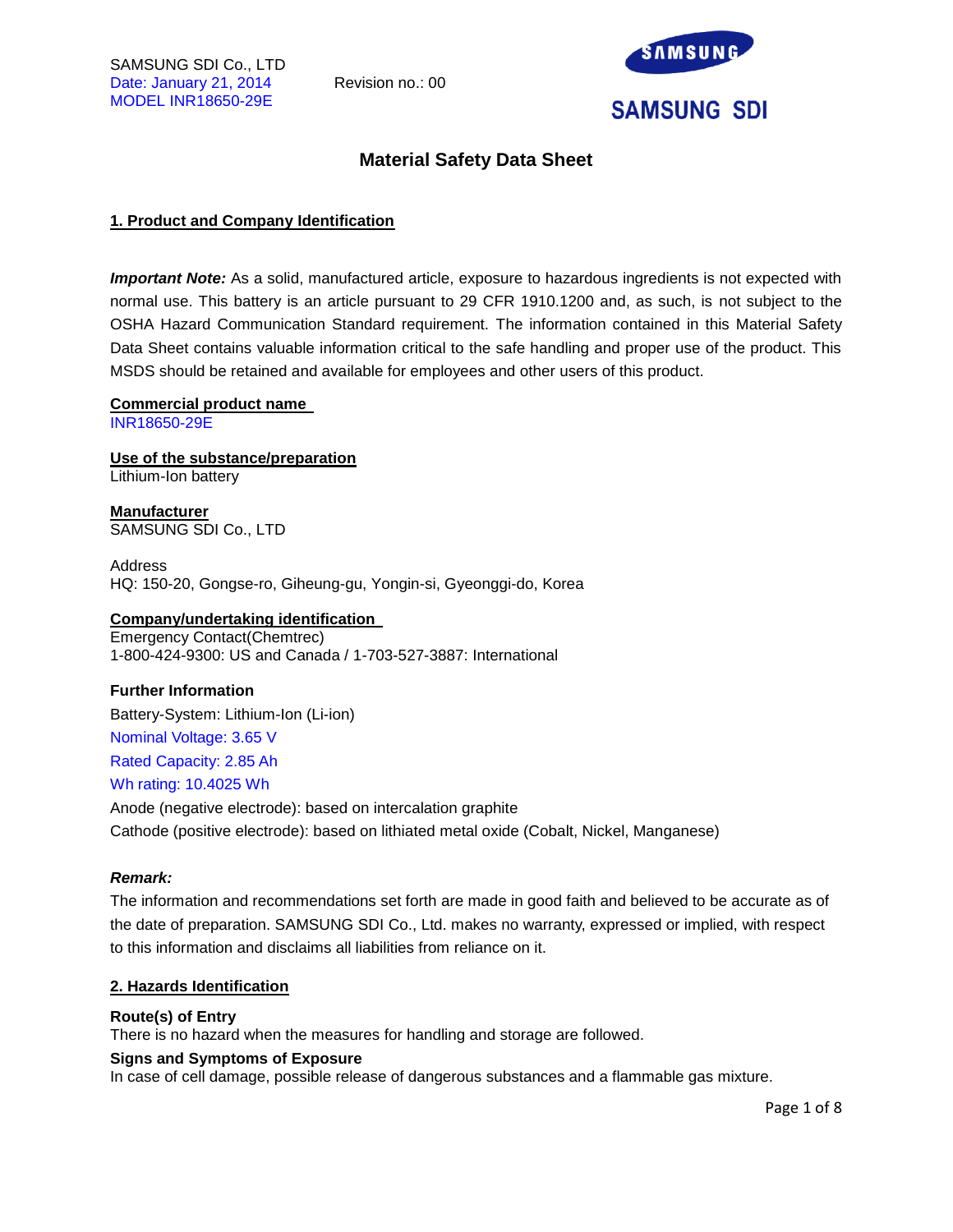

OSHA Hazard Communication: This material is not considered hazardous by the OSHA Hazard Communication Standard 29CFR 1910.1200.

| Carcinogenicity (NTP):  | Not listed |
|-------------------------|------------|
| Carcinogenicity (IARC): | Not listed |
| Carcinogenicity (OSHA): | Not listed |

#### **Special hazards for human health and environment**

There is no hazard when the measures for handling and storage are followed. In case of cell damage, possible release of dangerous substances and a flammable gas mixture.

#### **3. Composition/information on ingredients**

#### **Hazardous components**

| CAS-No.    | Chemical name                  | Quantity  |
|------------|--------------------------------|-----------|
| 1307-96-6  | Cobalt oxide                   | $< 30 \%$ |
| 1313-13-9  | Manganese dioxide              | $< 30 \%$ |
| 1313-99-1  | Nickel oxide                   | $< 30 \%$ |
| 7440-44-0  | Carbon                         | $< 30 \%$ |
|            | Electrolyte (*)                | < 20 %    |
| 24937-79-9 | Polyvinylidene fluoride (PVdF) | $< 10 \%$ |
| 7429-90-5  | Aluminium foil                 | $2 - 10%$ |
| 7440-50-8  | Copper foil                    | $2 - 10%$ |
|            | Aluminium and inert materials  | $5 - 10%$ |

Full text of each relevant R phrase can be found in heading 16.

## **Further Information**

For information purposes:

(\*) Main ingredients: Lithium hexafluorophosphate, organic carbonates

Because of the cell structure the dangerous ingredients will not be available if used properly. During charge process a lithium graphite intercalation phase is formed.

| Mercury content: | $Hg < 0.1$ mg/kg       |
|------------------|------------------------|
| Cadmium content: | Cd < 1mg/kg            |
| Lead content:    | Pb <sub>10</sub> mg/kg |

## **4. First Aid Measures**

#### **General information**

The following first aid measures are required only in case of exposure to interior battery components after damage of the external battery casing.

Undamaged, closed cells do not represent a danger to the health.

#### **After inhalation**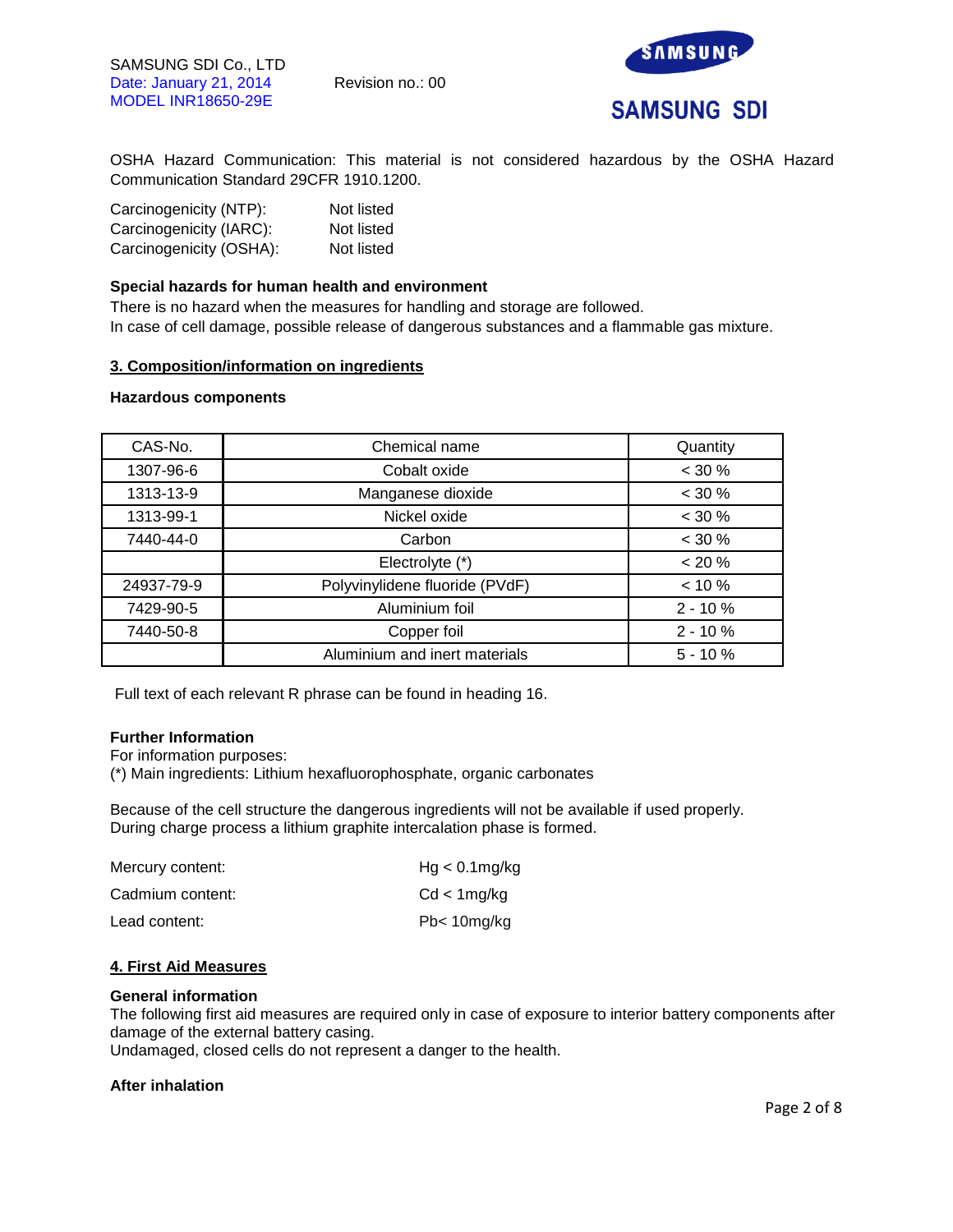SAMSUNG SDI Co., LTD Date: January 21, 2014 Revision no.: 00 MODEL INR18650-29E



Ensure of fresh air. Consult a physician.

#### **After contact with skin**

In case of contact with skin wash off immediately with plenty of water. Consult a physician.

#### **After contact with eyes**

Rinse immediately with plenty of water, also under the eyelids, for at least 15 minutes. Seek medical treatment by eye specialist.

#### **After ingestion**

Drink plenty of water. Call a physician immediately.

#### **5. Fire Fighting Measures**

#### **Suitable extinguishing media**

Cold water and dry powder in large amount are applicable. Use metal fire extinction powder or dry sand if only few cells are involved.

#### **Special hazards arising from the chemical**

May form hydrofluoric acid if electrolyte comes into contact with water. In case of fire, the formation of the following flue gases cannot be excluded: Hydrogen fluoride (HF), Carbon monoxide and carbon dioxide.

#### **Protective equipment and precautions for firefighters**

Wear self-contained breathing apparatus and protective suit. Additional information If possible, remove cell(s) from fire fighting area. If heated above 125°C, cell(s) can explode/vent. Cell is not flammable but internal organic material will burn if the cell is incinerated.

#### **6. Accidental Release Measures**

#### **Personal precautions**

Use personal protective clothing. Avoid contact with skin, eyes and clothing. Avoid breathing fume and gas.

#### **Environmental precautions**

Do not discharge into the drains/surface waters/groundwater. Methods for cleaning up/taking up Take up mechanically and send for disposal.

#### **7. Handling and Storage**

#### **Handling**

### **Advice on safe handling**

Avoid short circuiting the cell. Avoid mechanical damage of the cell. Do not open or disassemble. Advice on protection against fire and explosion Keep away from open flames, hot surfaces and sources of ignition.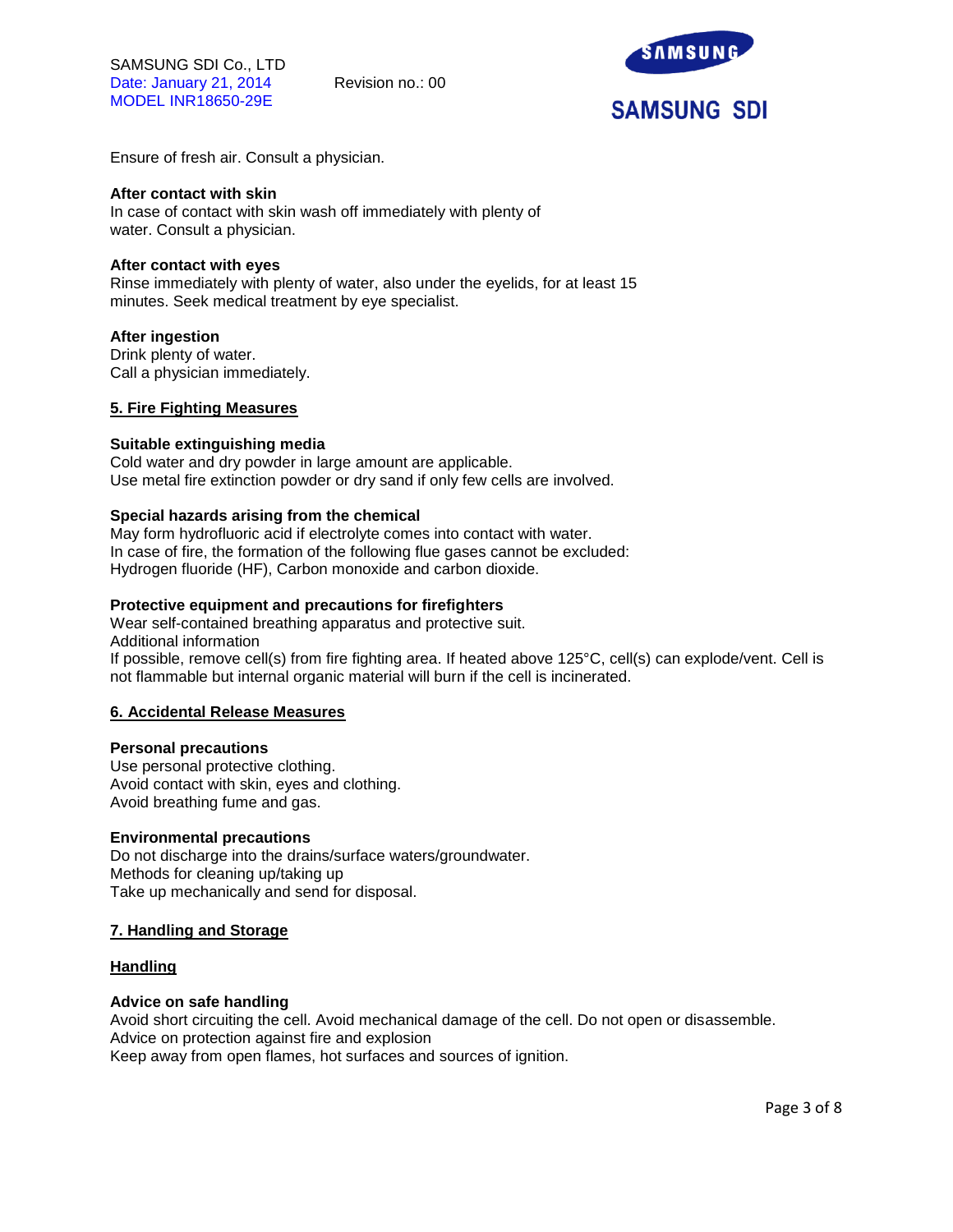

## **Storage**

## **Requirements for storage rooms and vessels**

Storage at room temperature (approx. 20°C) at approx. 20~60% of the nominal capacity (OCV approx. 3.6 - 3.9 V/cell). Keep in closed original container.

## **8. Exposure controls/personal protection Exposure limit values Exposure limits**

| Ingredient              | <b>Risk</b><br><b>Codes</b>                                        | <b>Safety</b><br><b>Description</b>                            | <b>Hazard</b>                                          | <b>Exposure Controls/Personal Protection</b>                                                                                                                                                                                                                                                                                                                                                                                                    |
|-------------------------|--------------------------------------------------------------------|----------------------------------------------------------------|--------------------------------------------------------|-------------------------------------------------------------------------------------------------------------------------------------------------------------------------------------------------------------------------------------------------------------------------------------------------------------------------------------------------------------------------------------------------------------------------------------------------|
| Cobalt oxide            | R22;R43;<br>R50/53                                                 | S24;S37;S60;S61                                                | Xn(Harmful)<br>N<br>(Dangerous for<br>the environment) | $0.1$ mg/m3 (TWA)                                                                                                                                                                                                                                                                                                                                                                                                                               |
| Manganese<br>(VI) oxide | R20/22                                                             | S <sub>25</sub>                                                | Xn(Harmful)                                            | <b>Airborne Exposure Limits:</b><br>OSHA Permissible Exposure Limit (PEL):<br>5 mg/m3 Ceiling for manganese compounds<br>as Mn<br>ACGIH Threshold Limit Value (TLV):<br>0.2 mg/m3 (TWA) for manganese, elemental<br>and inorganic compounds as Mn                                                                                                                                                                                               |
| Nickel oxide            | R43,R49,<br>R <sub>53</sub>                                        | S45, S53, S61                                                  | T(Toxic)                                               | <b>Airborne Exposure Limits:</b><br>For Nickel, Metal and Insoluble Compounds,<br>as Ni:<br>- OSHA Permissible Exposure Limits (PEL) -<br>1 mg/m3 (TWA).<br>For Nickel, Elemental / Metal:<br>- ACGIH Threshold Limit Value (TLV) -<br>1.5 mg/m3 (TWA), A5 - Not suspected as a<br>human carcinogen.<br>For Nickel, Insoluble Compounds, as Ni:<br>- ACGIH Threshold Limit Value (TLV) -<br>0.2 mg/m3 (TWA), A1 - Confirmed human<br>carcinogen |
| Carbon                  | R36/37/3<br>8,<br>R36/37<br>R20, R10                               | S22;S24/25                                                     | F(Highly Flammable)<br>Xn(Harmful)<br>Xi(Irritant)     | <b>Airborne Exposure Limits:</b><br>OSHA Permissible Exposure Limits (PELs):<br>activated carbon (graphite, synthetic):<br>Total particulate = $15 \text{ mg/m}$ 3                                                                                                                                                                                                                                                                              |
| Aluminium<br>foil       | R17, R15,<br>R36/38,<br>R65,R62,<br>R51/53,<br>R48/20,<br>R38,R11, | R10,R67,S7/8,S43,S26,S62<br>,S61, S36/37,<br>S33, S29, S16, S9 | F(Highly Flammable)<br>Xn(Harmful)<br>Xi(Irritant)     | <b>Airborne Exposure Limits:</b><br>OSHA Permissible Exposure Limit (PEL):<br>15 mg/m3 (TWA) total dust and 5 mg/m3<br>(TWA)<br>repairable fraction for Aluminum metal as Al<br>ACGIH Threshold Limit Value (TLV):<br>10 mg/m3 (TWA) Aluminum metal dusts                                                                                                                                                                                       |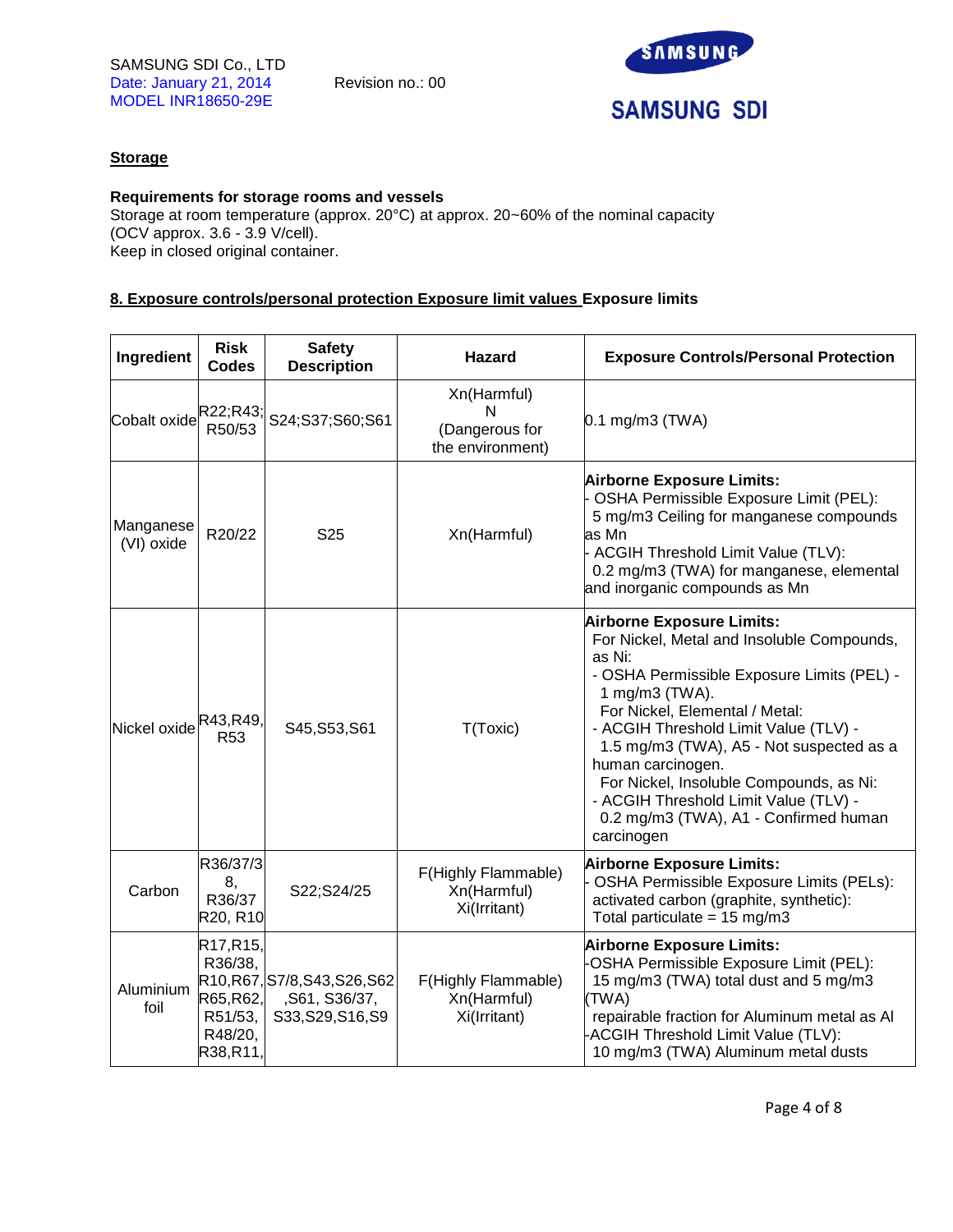

# **SAMSUNG SDI**

| Copper foil                           | R37 R38 | R11 R36 S5, S26, S16, S61,<br>S36/37 | F(Highly Flammable)<br>N(Dangerous for<br>the environment)<br>Xn(Harmful)<br>Xi(Irritant) | Copper Dust and Mists, as Cu:<br>- OSHA Permissible Exposure Limit (PEL) -<br>1 mg/m $3$ (TWA)<br>- ACGIH Threshold Limit Value (TLV) -<br>1 mg/m $3$ (TWA)<br>Copper Fume:<br>- OSHA Permissible Exposure Limit (PEL) -<br>$0.1 \text{ mg/m}$ 3 (TWA)<br>- ACGIH Threshold Limit Value (TLV) -<br>$0.2$ mg/m $3$ (TWA) |
|---------------------------------------|---------|--------------------------------------|-------------------------------------------------------------------------------------------|-------------------------------------------------------------------------------------------------------------------------------------------------------------------------------------------------------------------------------------------------------------------------------------------------------------------------|
| Polyvinylide<br>ne fluoride<br>(PVdF) |         | S22;S24/25                           |                                                                                           |                                                                                                                                                                                                                                                                                                                         |

## **Additional advice on limit values**

During normal charging and discharging there is no release of product.

## **Occupational exposure controls**

No specific precautions necessary.

## **Protective and hygiene measures**

When using do not eat, drink or smoke. Wash hands before breaks and after work.

#### **Respiratory protection**

No specific precautions necessary. **Hand protection**  No specific precautions necessary.

#### **Eye protection**

No specific precautions necessary.

#### **Skin protection**

No specific precautions necessary.

## **9. Physical and Chemical Properties**

#### **Appearance**

| Form:  | Solid            |
|--------|------------------|
| Color: | Various          |
| Odor:  | <b>Odourless</b> |

## **Important health, safety and environmental information**

| Test method |
|-------------|
|-------------|

| pHValue:                | n.a. |
|-------------------------|------|
| Flash point:            | n.a  |
| Lower explosion limits: | n.a. |
| Vapour pressure:        | n.a. |
| Density:                | n.a. |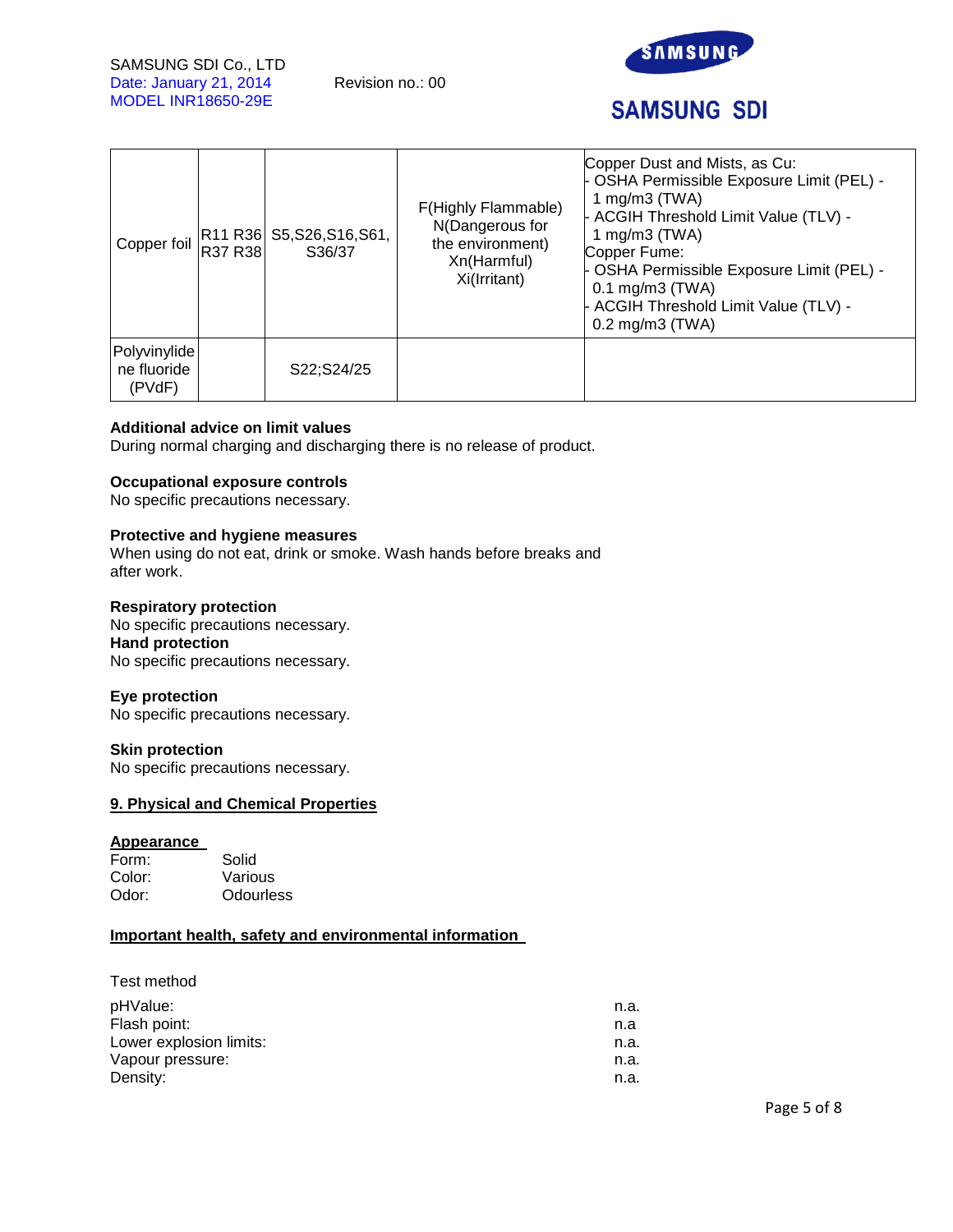

Water solubility: **Insolubility:** Insoluble Ignition temperature: n.a.

## **10. Stability and Reactivity USA, EU**

**Stability Stable** 

#### **Conditions to avoid**

Keep away from open flames, hot surfaces and sources of ignition. Do not puncture, crush or incinerate.

#### **Materials to avoid**

No materials to be especially mentioned.

#### **Hazardous decomposition products**

In case of open cells, there is the possibility of hydrofluoric acid and carbon monoxide release.

#### **Possibility of Hazardous Reactions**

Will not occur

## **Additional information**

No decomposition if stored and applied as directed.

## **11. Toxicological Information**

#### **Empirical data on effects on humans**

If appropriately handled and if in accordance with the general hygienic rules, no damages to health have become known.

#### **12. Ecological Information**

#### **Further information**

Ecological injuries are not known or expected under normal use. Do not flush into surface water or sanitary sewer system.

#### **13. Disposal Considerations**

#### **Advice on disposal**

For recycling consult manufacturer.

#### **Contaminated packaging**

Disposal in accordance with local regulations.

#### **14. Transport Information**

The rechargeable Lithium-Ion battery pack as stated in Appendix are made in compliance to the requirements stated in the latest edition of the IATA Dangerous Goods Regulations Packing Instruction 965 section II such that they can be transported as a NOT RESTRICTED (non-hazardous/non-dangerous) goods. However, if those lithium-ion battery packs are pack with or contained in an equipment, then it is the responsibility of the shipper to ensure that the consignment are packed in compliance to the latest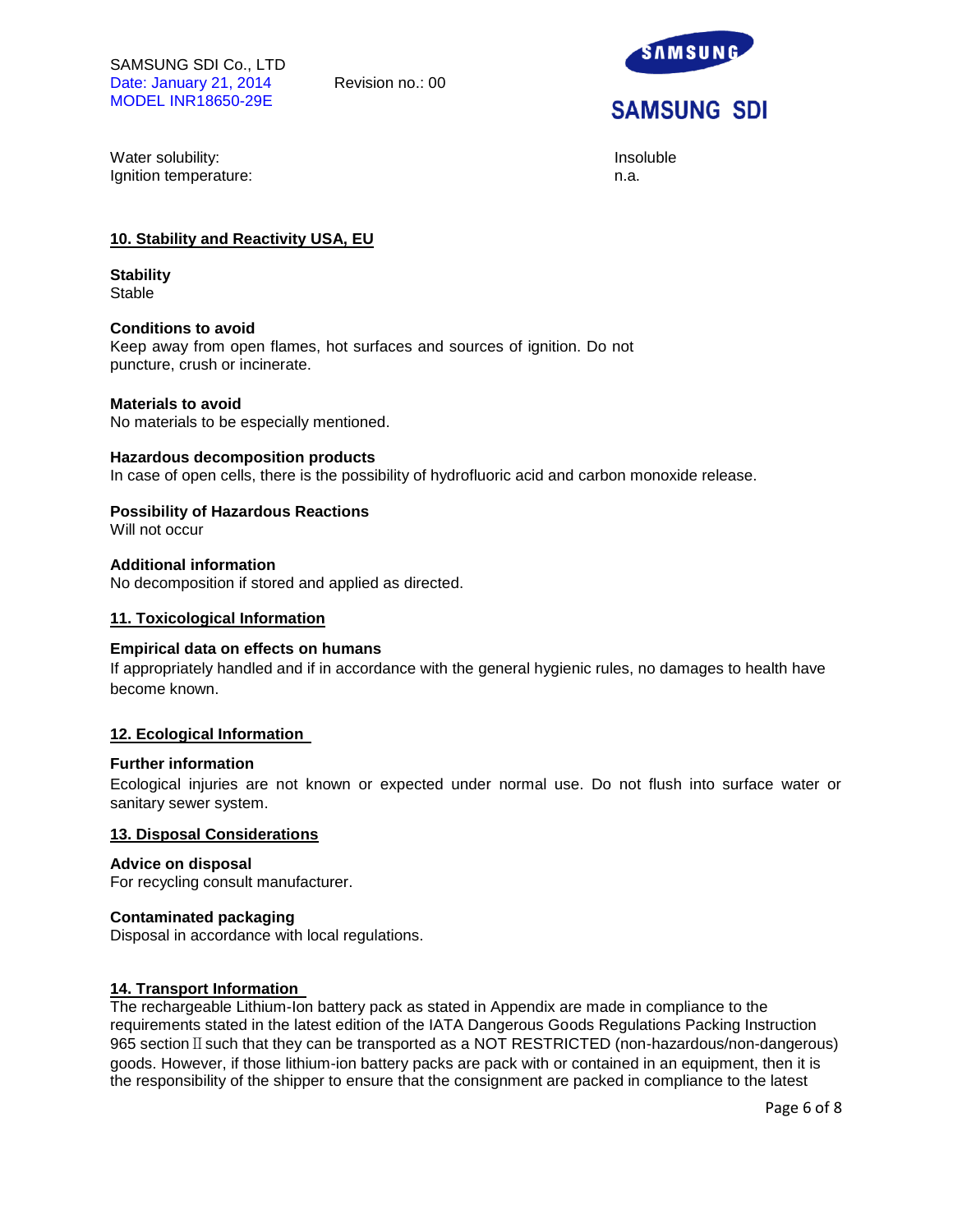

edition of the IATA Dangerous Goods Regulations section Ⅱ of either Packing Instruction 966 or 967 in order for that consignment to be declared as NOT RESTRICTED (non-hazardous/non-Dangerous).

With regard to transport, the following regulations are cited and considered:

- The International Civil Aviation Organization (ICAO) Technical Instructions, Packing Instruction 965, Section Ⅱ (2013-2014 Edition),
- The International Air Transport Association (IATA) Dangerous Goods Regulations, Packing Instruction 965, Section Ⅱ (55th Edition, 2014)
- The International Maritime Dangerous Goods (IMDG) Code (2012 Edition),
- US Harzardous Materials Regulations 49 CFR(Code of Federal Regulations) Sections 173-185 Lithium batterie and cells,
- The UN Recommendations on the Transport of Dangerous Goods, Manual of Tests and Criteria 38.3 Lithium batteries, Rev.5, Amend.1
- UN No. 3480

Our products are properly classified, described, packaged, marked, and labeled, and are in proper condition for transportation according to all the applicable international and national governmental regulations, not limited to the above mentioned. We further certify that the enclosed products have been tested and fulfilled the requirements and conditions in accordance with UN Recommendations (T1 – T8) on the Transport of Dangerous Goods Model Regulations and the Manual of Testes and Criteria that can be treated as "Non-Dangerous Goods".

|                | Manual of Test and Criteria (38.3 Lithium battery) | <b>Test Results</b> | <b>Remark</b>                               |
|----------------|----------------------------------------------------|---------------------|---------------------------------------------|
| No             | Test item                                          |                     |                                             |
| T <sub>1</sub> | <b>Altitude Simulation</b>                         | Pass                |                                             |
| T <sub>2</sub> | <b>Thermal Test</b>                                | Pass                |                                             |
| T <sub>3</sub> | Vibration                                          | Pass                |                                             |
| T <sub>4</sub> | Shock                                              | Pass                |                                             |
| T <sub>5</sub> | <b>External Short Circuit</b>                      | Pass                |                                             |
| T <sub>6</sub> | Impact                                             | Pass                |                                             |
| T <sub>7</sub> | Overcharge                                         | Pass                | For pack and<br>single cell<br>battery only |
| T <sub>8</sub> | <b>Forced Discharge</b>                            | Pass                |                                             |

## **Test results of the UN Recommendation on the Transport of Dangerous Goods**

## **15. Regulatory Information**

#### **U.S. Regulations**

#### **National Inventory TSCA**

All of the components are listed on the TSCA inventory.

#### **SARA**

To the best of our knowledge this product contains no toxic chemicals subject to the supplier notification requirements of Section 313 of the Superfund Amendments and Reauthorization Act (SARA/EPCRA) and the requirements of 40 CFR Part 372.

## **Regulatory information EU**

## **Labeling**